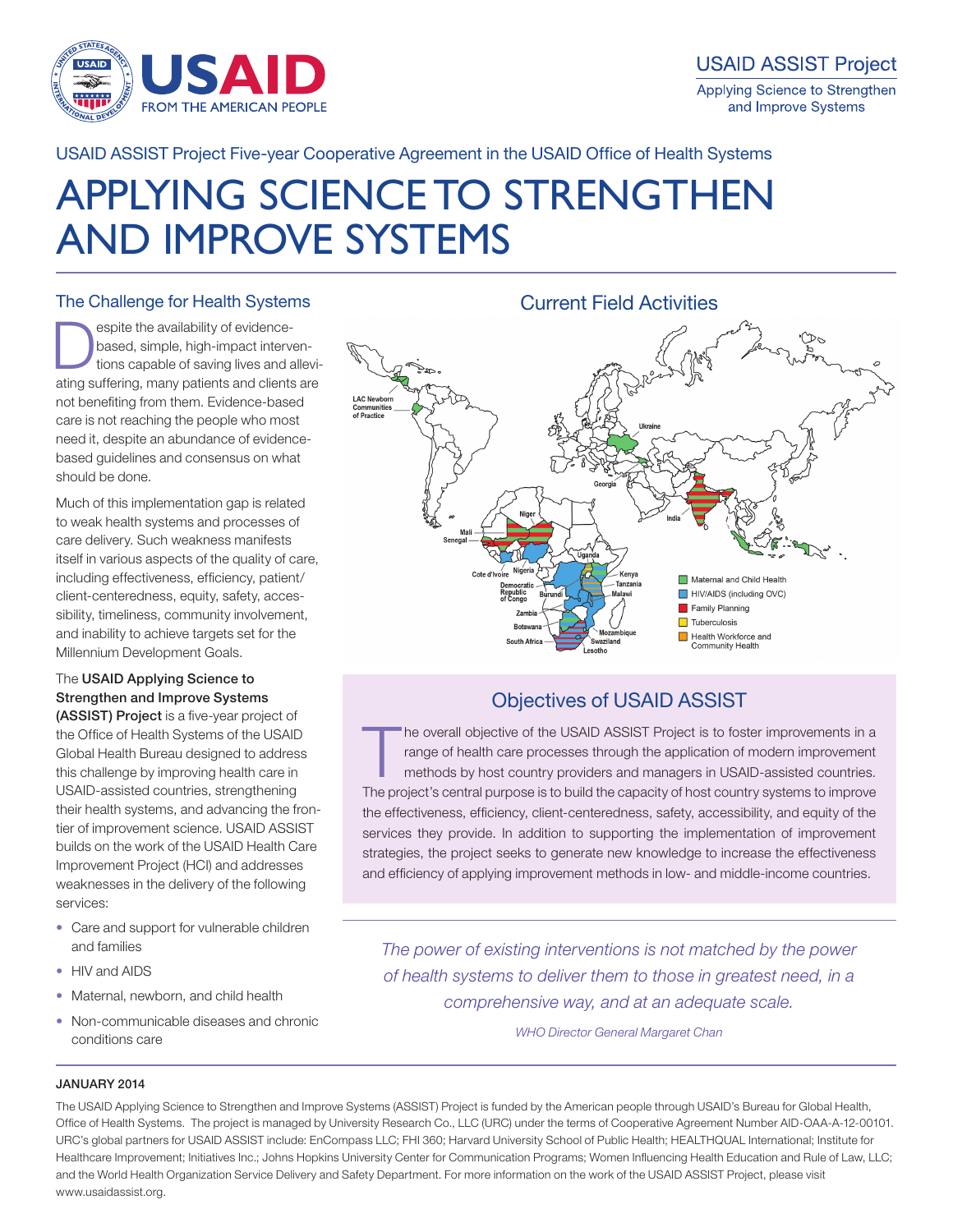Improvement Science Applied to Health Care Integrates Technical Content and Organization of Care



USAID ASSIST Knowledge Portal

The project web portal, www.usaidassist.org, will be the central repository of<br>improvement knowledge that is generated by every project activity and country<br>program. The knowledge generated through improvement activities s improvement knowledge that is generated by every project activity and country program. The knowledge generated through improvement activities supported by USAID ASSIST will be used in each country in the form of knowledge packaged and disseminated locally through coaching visits, learning sessions, knowledge-sharing events, local websites, resource repositories in local institutions, competency development, and local publications. The USAID ASSIST Knowledge Portal will organize this packaged knowledge to make it available globally and add to it knowledge developed through project-level activities and research. Just as important as the knowledge repository features of the web site, the USAID ASSIST Knowledge Portal will seek to connect implementers through communities of practice, discussion forums, subscriptions to topical listservs, and social media. USAID ASSIST will also seek contributions from partners and other implementers outside the project so that the site serves as a global resource on health care improvement.

- Nutrition assessment, counseling and support
- Reproductive health and family planning
- Tuberculosis, malaria, and other infectious diseases

The project also works to strengthen the performance of the health workforce as well as community-based services and community linkages with facility-based care.

# What Is Improvement Science?

The science underlying modern<br>improvement draws on psycho<br>organizational behavior, adult le improvement draws on psychology, organizational behavior, adult learning, and statistical analysis of variation and is grounded in a systems understanding of work. The fundamental concept underlying all improvement is that "Every system is perfectly designed to achieve exactly the results it achieves" (Batalden).

Improvement requires change in the way we do work, though not every change is an improvement. The following core principles underlie the science of improvement:

- The work of delivering health care happens in processes and systems. Understanding them and changing them in ways to produce better results is at the heart of improving health care.
- Working in teams of different providers involved in delivering care is key to making changes work and fostering ownership of the changes to enhance sustainability.
- Testing changes to determine whether they yield the desired results is at the heart of improvement. Data are used to analyze processes, identify problems, determine whether the changes have resulted in improvement, and act accordingly.
- Care should meet the needs and expectations of clients, patients, and communities.
- Shared learning, where multiple teams work on common aims and exchange what worked, what did not, how it worked, and why, is an essential part of improvement, producing better results in a shorter period of time.

USAID ASSIST builds the capacity of host country implementers to apply the science of improvement to health care and other services for vulnerable populations, to ensure that high-impact interventions reach every patient or client, every time, and improve outcomes.

# A Learning Agenda for Improvement

 $\boxed{\phantom{\phantom{\mathcal{L}}}}$ earning is a fundamental part of improvement. Knowledge management activities will be built into each USAID ASSIST country program to more effectively and efficiently capture and disseminate learning about what improves outcomes. Evaluation activities will help show country programs how and why investment in improvement adds value to their work. Research activities will answer specific questions needed to enhance the scale-up and

sustainability of results and accelerate the achievement of improvement objectives.

As a global project, USAID ASSIST's learning agenda also seeks to contribute to global U.S. Government initiatives and inform the larger field of health care improvement. Research supported under USAID ASSIST will address key implementation challenges for the Global Health Initiative (GHI), such as how to better meet the needs of women and girls and strengthen country ownership and local partnerships. Each program will also document how the improvement strategy has addressed gender issues.

To enable learning at the local level, USAID ASSIST will incorporate knowledge management strategies and approaches in each country program. Each improvement effort will emphasize systematic documentation of what teams learn as they find better ways to deliver care and will make use of technology to share improvement experiences supported by the project, other implementers, and the literature. USAID ASSIST will also facilitate connecting implementers—in conversation, on the web, and through social media—to transfer knowledge learned from their experiences.

Another aspect of the USAID ASSIST research and evaluation agenda is to build up the body of evidence of what works and what does not in terms of improvement methods. The project will test and evaluate ways to improve the rigor of data and the cost-effectiveness of interventions.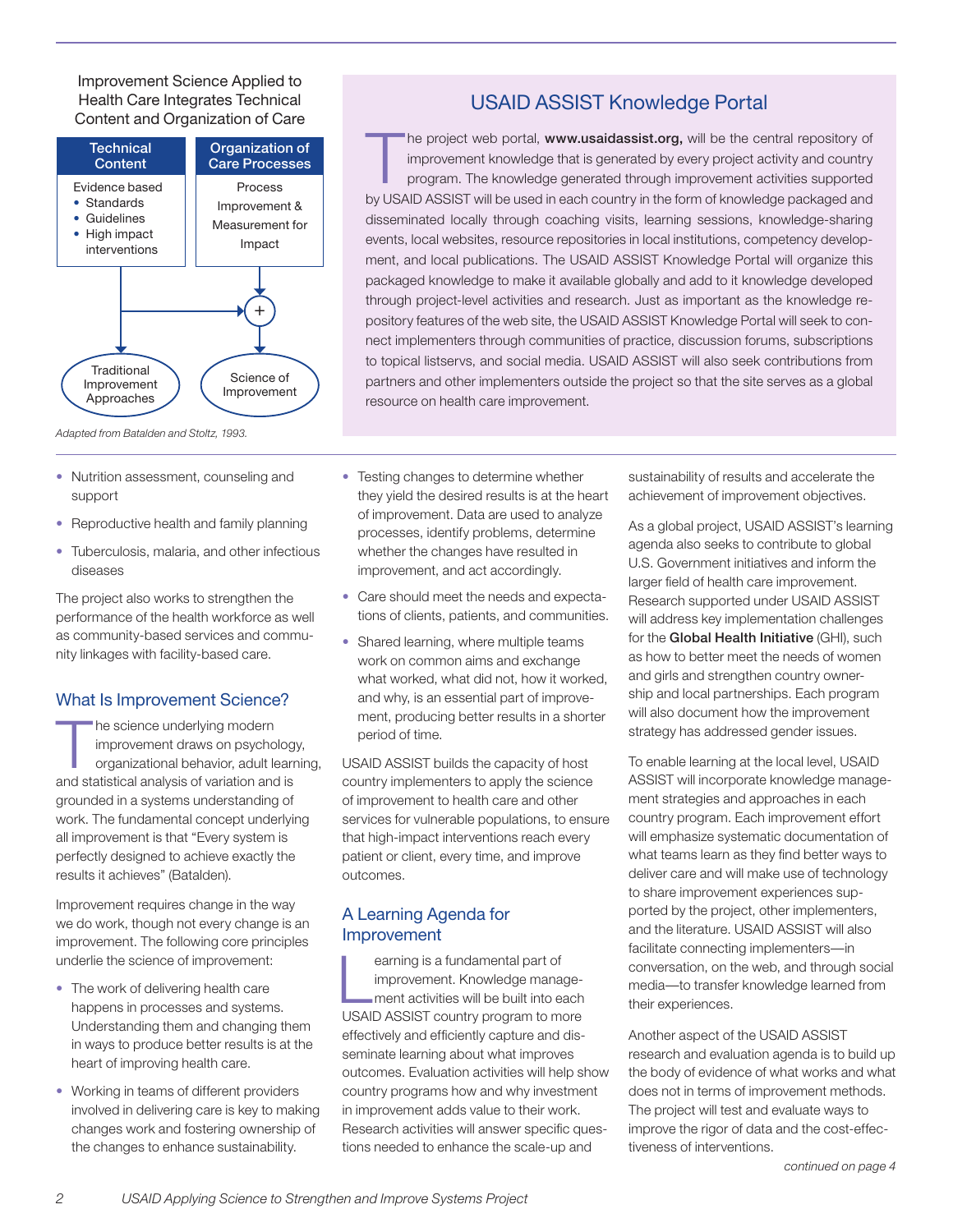# Current Activities

Botswana: USAID ASSIST is supporting the Ministry of Health in pursuing its national level goal of reducing maternal mortality from 160 to 80 per 1000 live births (MDG 5), setting a clear implementation schedule with explicit delegation of responsibilities and aligning activities at all levels to meet the national level goal.

Burundi: The project is working with the Ministry of Health (MOH) to improve the uptake of prevention of mother-to-child transmission of HIV (PMTCT) services for mothers, their partners and their infants in four regions and improve retention of mothers and infants along the PMTCT cascade.

Cote d'Ivoire: The project is supporting the Ministry of Health and HIV to address key challenges in the delivery of antiretroviral therapy (ART) and PMTCT services, build the capacity of providers and implementing partners to improve the quality of HIV and improve the strategic information system. USAID ASSIST is also supporting the WHO-CDC laboratory accreditation program.

Democratic Republic of Congo: The project is supporting the Ministry of Health to improve nutrition services for HIV clients through integration of nutritional assessment, counseling and support into HIV care and treatment, in coordination with other implementing partners.

Georgia: The project builds on work implemented under HCI to improve the quality, consistency and continuity of medical care in Georgia in a demonstration region, improve access and use of evidence-based medical information by Georgian physicians, and enhance the availability of modern, evidence-based treatments in private and publically funded care settings.

India: USAID India has invited USAID ASSIST to enhance improvement capability in the Indian health system by engaging national and state level health structures to conduct improvements in the reproductive health-maternal newborn child health-adolescent (R-MNCH+A) continuum in both public and private facilities.

Kenya: The project is supporting the Ministry of Gender and Women's Affairs and implementing partners across the country to improve the quality of services offered to orphans and vulnerable children (OVC) and their caregivers. USAID ASSIST is also advising the MOH on rolling out its framework for improving health care through standards of care, pre-service/in-service training, and quality improvement. We are also working with the MOH to improve nutrition services for HIV patients and to improve the quality of antenatal care and its integration with PMTCT services.

Latin American Communities of Practice for Newborn Care: The project is collaborating with the Regional Newborn Health Alliance and Ministries of Health to disseminate and spread best practices in implementing Helping Babies Breathe and Kangaroo Mother Care.

Lesotho: The project is supporting the Ministry of Health and other partner for the implementation of the Partnership for HIV-Free Survival (PHFS).

Malawi: The project is building the capacity of the Ministry of Gender, Children and Social Welfare, districts, and USAID partners to implement national standards to improve services for vulnerable children and working with the PHFS initiative to improve the quality of nutrition services for people with HIV.

Mali: The project is working with the MOH to apply improvement methods at the health facility and community levels to improve the quality of essential obstetric and newborn care (EONC) in one region. We are also

supporting the MOH to improve anemia prevention and control in one demonstration district and supporting implementation of the WHO Safe Childbirth Checklist (SCC) in a sample of maternities, including postpartum family planning.

Mozambique: The project is providing technical assistance to the Government of Mozambique and implementing partners to improve the quality of services offered to vulnerable children and families affected by HIV and to implement approved standards. USAID ASSIST is also piloting draft standards for home-based care and supporting PHFS activities at the community level.

Niger: USAID ASSIST is supporting the Ministry of Public Health to test models to improve the integration of postpartum family planning (FP) services into one urban and one rural district. A primary purpose of the project is to demonstrate scalable, cost-effective approaches to achieve effective coverage of postpartum FP services.

Nigeria: The project is building the capacity of the Federal Ministry of Women and Social Development and implementing partners to improve the quality of OVC services and integrate standards of care in OVC programming in 12 states.

Senegal: The project will support implementation of the WHO SCC in a small sample of maternities, including post-partum family planning.

South Africa: The project is working with provincial and district health authorities in five provinces to increase the quality of HIV prevention, care, and treatment services and to build capacity at all levels in strategic planning, supervision, program review, training and mentorship, development of clinical skills, and, policy development.

Swaziland: The project is strengthening the implementation of the WHO-recommended strategy for detection and cure of tuberculosis (TB), integration of TB and HIV services, high-quality DOTS expansion, TB infection control, and multidrug-resistant TB case management. We are also supporting the MOH and implementing partners to institutionalize modern quality improvement approaches.

Tanzania: The project supports the Ministry of Health and Social Welfare and implementing partners to apply improvement methods to increase the effectiveness of PMTCT, ART, vulnerable children services and protection, and community home-based care services. USAID ASSIST is also collaborating on PHFS activities to eliminate HIV infection in children and reduce deaths among HIV-infected mothers and supporting the field testing and scaling up of PMTCT Option B+.

Ukraine: The project is assisting Ukrainian partners to reduce alcohol and tobacco use among pregnant women through the implementation of standardized counseling protocols known as brief physician interventions in two oblasts.

Uganda: The project is supporting the MOH, districts, implementing partners, and health facilities to improve the HIV continuum of response, improve the quality of Safe Male Circumcision services, improve TB care, and implement the PHFS initiative. The project also supports the MOH to apply improvement methods to improve maternal, newborn, and child health services in primary care and referral facilities and apply lessons from pilot facilities to other sites. The project is also working with the Ministry of Gender, Labor and Social Development, the MOH, and OVC implementing partners to apply standards to improve services for vulnerable children.

**Zambia:** The project is working with the Ministry of Health to integrate nutrition services into HIV care to improve nutritional status of HIV clients.